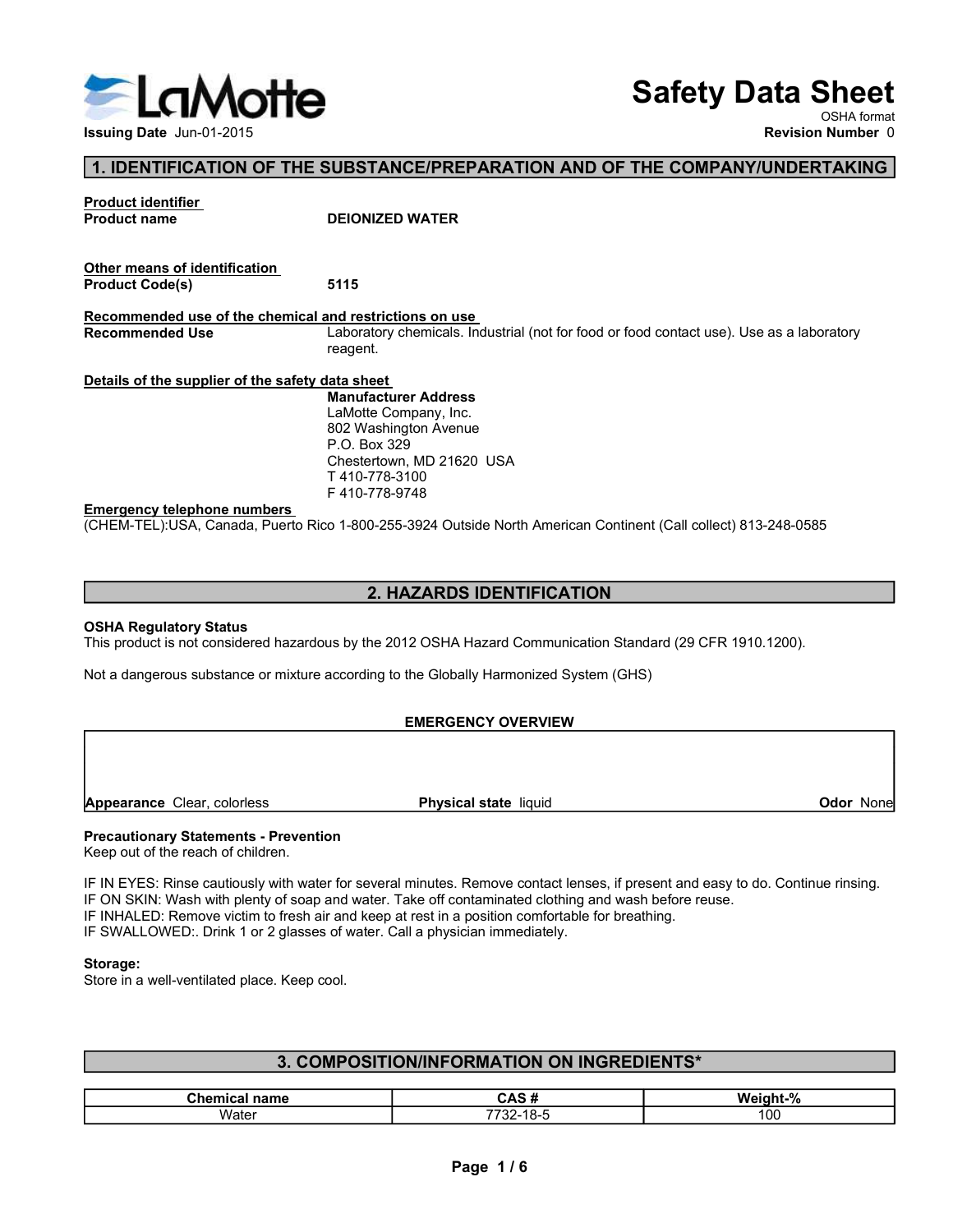# 4. FIRST AID MEASURES

| 5115 *- DEIONIZED WATER                                                                                | <b>Issuing Date</b><br>Jun-01-2015                                                                                    |  |  |  |  |  |
|--------------------------------------------------------------------------------------------------------|-----------------------------------------------------------------------------------------------------------------------|--|--|--|--|--|
|                                                                                                        | <b>4. FIRST AID MEASURES</b>                                                                                          |  |  |  |  |  |
| <b>First Aid Measures</b>                                                                              |                                                                                                                       |  |  |  |  |  |
| <b>General advice</b>                                                                                  | Show this safety data sheet to the doctor in attendance. No hazards which require special<br>first aid measures.      |  |  |  |  |  |
| Eye contact                                                                                            | None under normal use.                                                                                                |  |  |  |  |  |
| <b>Skin contact</b>                                                                                    | None under normal use.                                                                                                |  |  |  |  |  |
| <b>Inhalation</b>                                                                                      | Give artificial respiration if victim is not breathing.                                                               |  |  |  |  |  |
| Ingestion                                                                                              | None under normal use.                                                                                                |  |  |  |  |  |
| Self-protection of the first aider                                                                     | Use personal protective equipment. See section 8 for more information.                                                |  |  |  |  |  |
|                                                                                                        | <b>5. FIREFIGHTING MEASURES</b>                                                                                       |  |  |  |  |  |
| Suitable extinguishing media<br>Dry chemical, CO <sub>2</sub> , alcohol-resistant foam or water spray. |                                                                                                                       |  |  |  |  |  |
| Protective equipment and precautions for firefighters<br>protective gear.                              | As in any fire, wear self-contained breathing apparatus pressure-demand, MSHA/NIOSH (approved or equivalent) and full |  |  |  |  |  |
|                                                                                                        | <b>6. ACCIDENTAL RELEASE MEASURES</b>                                                                                 |  |  |  |  |  |
|                                                                                                        | Personal precautions, protective equipment and emergency procedures                                                   |  |  |  |  |  |
| <b>Personal precautions</b>                                                                            | None required for material as supplied. See section 8.                                                                |  |  |  |  |  |
| <b>Environmental precautions</b>                                                                       | See Section 12 for additional Ecological Information.                                                                 |  |  |  |  |  |
| Methods and material for containment and cleaning up                                                   |                                                                                                                       |  |  |  |  |  |
| <b>Methods for containment</b>                                                                         | Soak up with inert absorbent material, containerize, and hold for disposal.                                           |  |  |  |  |  |

# 6. ACCIDENTAL RELEASE MEASURES

| <b>Skin contact</b>                                                                                                                                                                                | None under normal use.                                                      |                 |                   |  |  |  |  |  |
|----------------------------------------------------------------------------------------------------------------------------------------------------------------------------------------------------|-----------------------------------------------------------------------------|-----------------|-------------------|--|--|--|--|--|
| <b>Inhalation</b>                                                                                                                                                                                  | Give artificial respiration if victim is not breathing.                     |                 |                   |  |  |  |  |  |
| Ingestion                                                                                                                                                                                          | None under normal use.                                                      |                 |                   |  |  |  |  |  |
| Self-protection of the first aider                                                                                                                                                                 | Use personal protective equipment. See section 8 for more information.      |                 |                   |  |  |  |  |  |
|                                                                                                                                                                                                    | <b>5. FIREFIGHTING MEASURES</b>                                             |                 |                   |  |  |  |  |  |
| Suitable extinguishing media<br>Dry chemical, CO <sub>2</sub> , alcohol-resistant foam or water spray.                                                                                             |                                                                             |                 |                   |  |  |  |  |  |
| Protective equipment and precautions for firefighters<br>As in any fire, wear self-contained breathing apparatus pressure-demand, MSHA/NIOSH (approved or equivalent) and full<br>protective gear. |                                                                             |                 |                   |  |  |  |  |  |
|                                                                                                                                                                                                    | <b>6. ACCIDENTAL RELEASE MEASURES</b>                                       |                 |                   |  |  |  |  |  |
| Personal precautions, protective equipment and emergency procedures                                                                                                                                |                                                                             |                 |                   |  |  |  |  |  |
| <b>Personal precautions</b>                                                                                                                                                                        | None required for material as supplied. See section 8.                      |                 |                   |  |  |  |  |  |
| <b>Environmental precautions</b>                                                                                                                                                                   | See Section 12 for additional Ecological Information.                       |                 |                   |  |  |  |  |  |
| Methods and material for containment and cleaning up                                                                                                                                               |                                                                             |                 |                   |  |  |  |  |  |
| <b>Methods for containment</b>                                                                                                                                                                     | Soak up with inert absorbent material, containerize, and hold for disposal. |                 |                   |  |  |  |  |  |
| Methods for cleaning up                                                                                                                                                                            | After cleaning, flush away traces with water.                               |                 |                   |  |  |  |  |  |
|                                                                                                                                                                                                    | 7. HANDLING AND STORAGE                                                     |                 |                   |  |  |  |  |  |
| <b>Precautions for safe handling</b>                                                                                                                                                               |                                                                             |                 |                   |  |  |  |  |  |
| <b>Handling</b>                                                                                                                                                                                    | No special handling advice required.                                        |                 |                   |  |  |  |  |  |
| Conditions for safe storage, including any incompatibilities                                                                                                                                       |                                                                             |                 |                   |  |  |  |  |  |
| Storage:                                                                                                                                                                                           | Keep containers tightly closed in a dry, cool and well-ventilated place.    |                 |                   |  |  |  |  |  |
| <b>Incompatible Products</b>                                                                                                                                                                       | None known based on information supplied.                                   |                 |                   |  |  |  |  |  |
| 8. EXPOSURE CONTROLS/PERSONAL PROTECTION                                                                                                                                                           |                                                                             |                 |                   |  |  |  |  |  |
| <b>Control parameters</b>                                                                                                                                                                          |                                                                             |                 |                   |  |  |  |  |  |
| <b>Chemical name</b>                                                                                                                                                                               | <b>ACGIH TLV</b>                                                            | <b>OSHA PEL</b> | <b>NIOSH IDLH</b> |  |  |  |  |  |
| Water<br>7732-18-5                                                                                                                                                                                 | $\star$                                                                     | $*$             | Not Established   |  |  |  |  |  |
|                                                                                                                                                                                                    | Page 2/6                                                                    |                 |                   |  |  |  |  |  |

# 8. EXPOSURE CONTROLS/PERSONAL PROTECTION

| <b>Chemical name</b> | <b>ACGIH TI Y</b> | <b>OSHA PEL</b> | <b>NIOSH IDLH</b> |
|----------------------|-------------------|-----------------|-------------------|
| Water                |                   |                 | Established<br>Nο |
| 732-18-5<br>7700.    |                   |                 |                   |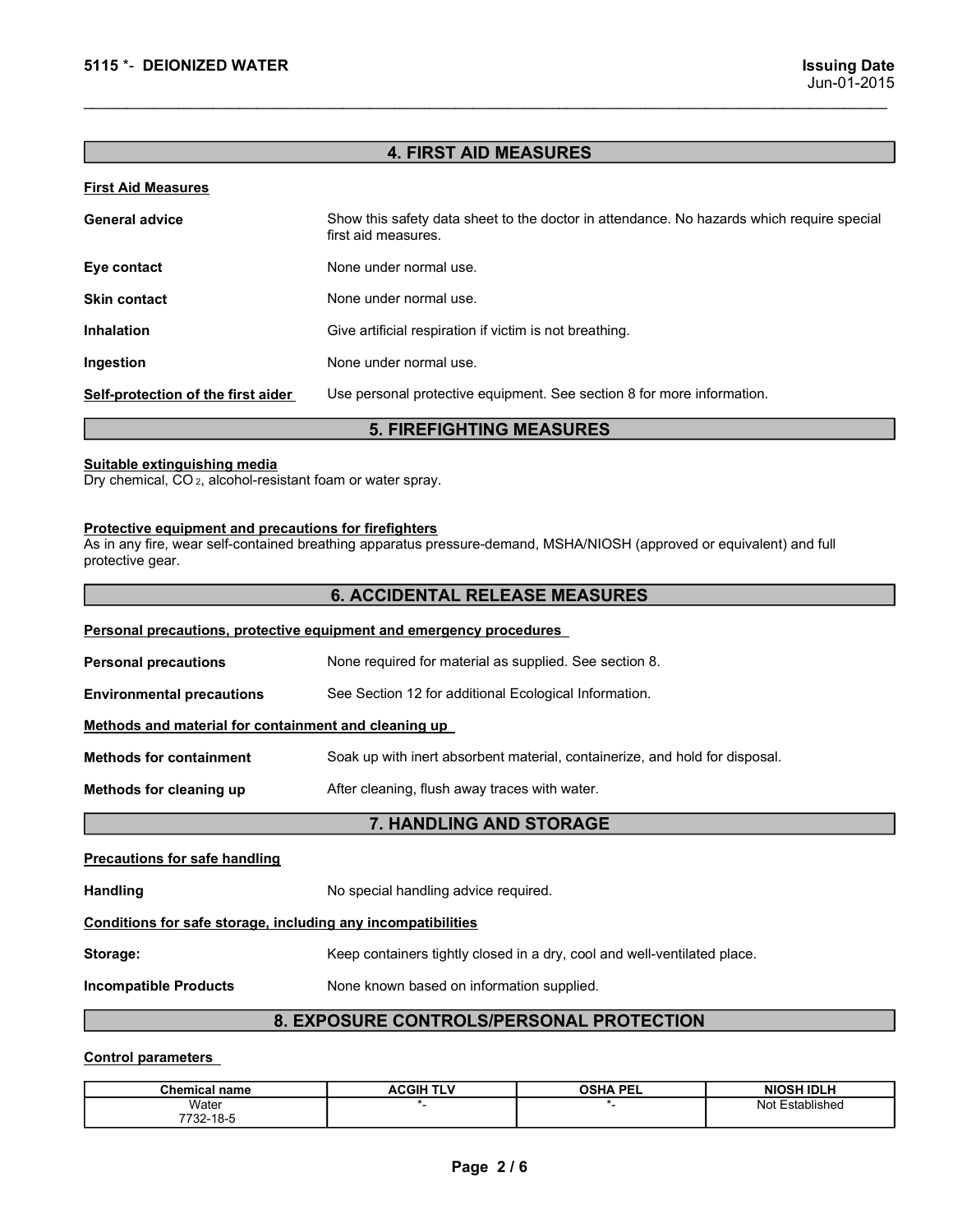| 5115 *- DEIONIZED WATER                                                                                         |                                                                        |                  |      | <b>Issuing Date</b><br>Jun-01-2015 |
|-----------------------------------------------------------------------------------------------------------------|------------------------------------------------------------------------|------------------|------|------------------------------------|
|                                                                                                                 |                                                                        |                  |      |                                    |
| Appropriate engineering controls                                                                                |                                                                        |                  |      |                                    |
| <b>Engineering Measures</b>                                                                                     | Showers<br>Eyewash stations<br>Ventilation systems.                    |                  |      |                                    |
| Individual protection measures, such as personal protective equipment                                           |                                                                        |                  |      |                                    |
| <b>Eye/Face Protection</b>                                                                                      | No special protective equipment required.                              |                  |      |                                    |
| Skin and body protection                                                                                        | No special protective equipment required.                              |                  |      |                                    |
| <b>Respiratory protection</b>                                                                                   | No special protective equipment required.                              |                  |      |                                    |
| <b>Hygiene Measures</b>                                                                                         | Handle in accordance with good industrial hygiene and safety practice. |                  |      |                                    |
|                                                                                                                 | 9. PHYSICAL AND CHEMICAL PROPERTIES                                    |                  |      |                                    |
| Information on basic physical and chemical properties                                                           |                                                                        |                  |      |                                    |
| <b>Physical state</b><br>Appearance                                                                             | liquid<br>Clear, colorless                                             | Odor             | None |                                    |
| <b>Property</b>                                                                                                 | <b>Values</b>                                                          | Remarks • Method |      |                                    |
| pH<br>Melting point / freezing point<br>Boiling point / boiling range<br>Flash point<br><b>Evaporation rate</b> | No information available<br>No information available<br>Not Applicable |                  |      |                                    |
| Flammability (solid, gas)<br><b>Flammability Limit in Air</b>                                                   | No information available                                               |                  |      |                                    |
|                                                                                                                 |                                                                        |                  |      |                                    |

# 9. PHYSICAL AND CHEMICAL PROPERTIES

|                                                                                                                                                                                                                                                                                                                                                                                                                                                                                                                                                                                                                                                                                                                                                               | <u>Individual protection measures, such as personal protective equipment</u>                                                                                                                                                                                                                                                                                                                                                                                                                                                                                                                                                                           |                  |      |  |  |  |  |  |  |
|---------------------------------------------------------------------------------------------------------------------------------------------------------------------------------------------------------------------------------------------------------------------------------------------------------------------------------------------------------------------------------------------------------------------------------------------------------------------------------------------------------------------------------------------------------------------------------------------------------------------------------------------------------------------------------------------------------------------------------------------------------------|--------------------------------------------------------------------------------------------------------------------------------------------------------------------------------------------------------------------------------------------------------------------------------------------------------------------------------------------------------------------------------------------------------------------------------------------------------------------------------------------------------------------------------------------------------------------------------------------------------------------------------------------------------|------------------|------|--|--|--|--|--|--|
| <b>Eye/Face Protection</b>                                                                                                                                                                                                                                                                                                                                                                                                                                                                                                                                                                                                                                                                                                                                    | No special protective equipment required.                                                                                                                                                                                                                                                                                                                                                                                                                                                                                                                                                                                                              |                  |      |  |  |  |  |  |  |
| Skin and body protection                                                                                                                                                                                                                                                                                                                                                                                                                                                                                                                                                                                                                                                                                                                                      | No special protective equipment required.                                                                                                                                                                                                                                                                                                                                                                                                                                                                                                                                                                                                              |                  |      |  |  |  |  |  |  |
| <b>Respiratory protection</b>                                                                                                                                                                                                                                                                                                                                                                                                                                                                                                                                                                                                                                                                                                                                 | No special protective equipment required.                                                                                                                                                                                                                                                                                                                                                                                                                                                                                                                                                                                                              |                  |      |  |  |  |  |  |  |
| <b>Hygiene Measures</b>                                                                                                                                                                                                                                                                                                                                                                                                                                                                                                                                                                                                                                                                                                                                       | Handle in accordance with good industrial hygiene and safety practice.                                                                                                                                                                                                                                                                                                                                                                                                                                                                                                                                                                                 |                  |      |  |  |  |  |  |  |
|                                                                                                                                                                                                                                                                                                                                                                                                                                                                                                                                                                                                                                                                                                                                                               | 9. PHYSICAL AND CHEMICAL PROPERTIES                                                                                                                                                                                                                                                                                                                                                                                                                                                                                                                                                                                                                    |                  |      |  |  |  |  |  |  |
| Information on basic physical and chemical properties                                                                                                                                                                                                                                                                                                                                                                                                                                                                                                                                                                                                                                                                                                         |                                                                                                                                                                                                                                                                                                                                                                                                                                                                                                                                                                                                                                                        |                  |      |  |  |  |  |  |  |
| <b>Physical state</b>                                                                                                                                                                                                                                                                                                                                                                                                                                                                                                                                                                                                                                                                                                                                         | liquid                                                                                                                                                                                                                                                                                                                                                                                                                                                                                                                                                                                                                                                 |                  |      |  |  |  |  |  |  |
| Appearance                                                                                                                                                                                                                                                                                                                                                                                                                                                                                                                                                                                                                                                                                                                                                    | Clear, colorless                                                                                                                                                                                                                                                                                                                                                                                                                                                                                                                                                                                                                                       | Odor             | None |  |  |  |  |  |  |
| <b>Property</b>                                                                                                                                                                                                                                                                                                                                                                                                                                                                                                                                                                                                                                                                                                                                               | Values                                                                                                                                                                                                                                                                                                                                                                                                                                                                                                                                                                                                                                                 | Remarks • Method |      |  |  |  |  |  |  |
| рH<br>Melting point / freezing point<br>Boiling point / boiling range<br><b>Flash point</b><br><b>Evaporation rate</b><br>Flammability (solid, gas)<br><b>Flammability Limit in Air</b><br><b>Upper flammability limit:</b><br>Lower flammability limit:<br>Vapor pressure<br>Vapor density<br><b>Specific gravity</b><br><b>Water solubility</b><br>Solubility in other solvents<br><b>Partition coefficient</b><br><b>Autoignition temperature</b><br><b>Decomposition temperature</b><br><b>Kinematic viscosity</b><br><b>Dynamic viscosity</b><br><b>Explosive properties</b><br><b>Oxidizing properties</b><br><b>Other Information</b><br><b>Softening point</b><br><b>Molecular weight</b><br>VOC Content (%)<br><b>Density</b><br><b>Bulk density</b> | No information available<br>No information available<br>Not Applicable<br>No information available<br>No information available<br>No information available<br>No information available<br>No information available<br>No information available<br>No information available<br>No information available<br>No information available<br>No information available<br>No information available<br>No information available<br>No information available<br>No information available<br>No information available<br>No information available<br>No information available<br>No information available<br>No information available<br>No information available |                  |      |  |  |  |  |  |  |
|                                                                                                                                                                                                                                                                                                                                                                                                                                                                                                                                                                                                                                                                                                                                                               | <b>10. STABILITY AND REACTIVITY</b>                                                                                                                                                                                                                                                                                                                                                                                                                                                                                                                                                                                                                    |                  |      |  |  |  |  |  |  |
| <b>Stability</b><br><b>Hazardous polymerization</b>                                                                                                                                                                                                                                                                                                                                                                                                                                                                                                                                                                                                                                                                                                           | Stable under normal conditions of use and storage.<br>Hazardous polymerization does not occur.                                                                                                                                                                                                                                                                                                                                                                                                                                                                                                                                                         |                  |      |  |  |  |  |  |  |
| <b>Conditions to avoid</b>                                                                                                                                                                                                                                                                                                                                                                                                                                                                                                                                                                                                                                                                                                                                    | Extremes of temperature and direct sunlight.                                                                                                                                                                                                                                                                                                                                                                                                                                                                                                                                                                                                           |                  |      |  |  |  |  |  |  |
|                                                                                                                                                                                                                                                                                                                                                                                                                                                                                                                                                                                                                                                                                                                                                               | Page 3/6                                                                                                                                                                                                                                                                                                                                                                                                                                                                                                                                                                                                                                               |                  |      |  |  |  |  |  |  |
|                                                                                                                                                                                                                                                                                                                                                                                                                                                                                                                                                                                                                                                                                                                                                               |                                                                                                                                                                                                                                                                                                                                                                                                                                                                                                                                                                                                                                                        |                  |      |  |  |  |  |  |  |

| <b>Stability</b>                | Stable under normal conditions of use and sto |
|---------------------------------|-----------------------------------------------|
| <b>Hazardous polymerization</b> | Hazardous polymerization does not occur.      |
| <b>Conditions to avoid</b>      | Extremes of temperature and direct sunlight.  |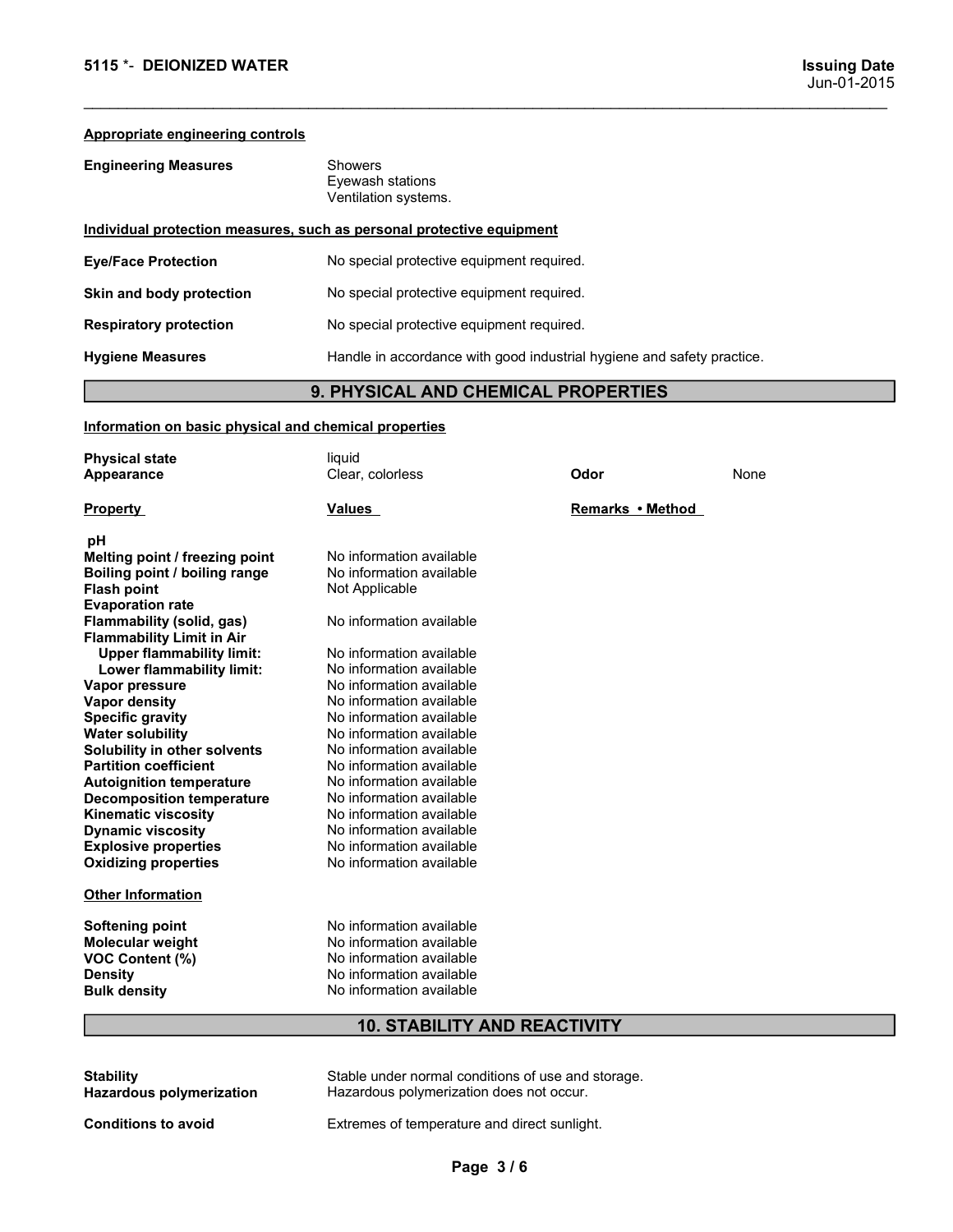5115 \*- DEIONIZED WATER<br>
Issuing Date<br>
Jun-01-2015<br>
Incompatible materials Mone known based on information supplied.

# Incompatible materials<br>
Incompatible materials<br>
None known based on information supplied.<br>
Hazardous decomposition products<br>
11. TOXICOLOGICAL INFORMATION<br>
Information on likely revise of exposure 5115 \*- DEIONIZED WATER<br>Incompatible materials and the stress of endown based on information supplied.<br>Hazardous decomposition products<br>Information on likely routes of exposure<br>Component identifiedies 11. TOXICOLOGICAL INFORMATION

| 5115 *- DEIONIZED WATER<br>None known based on information supplied.<br>Incompatible materials<br><b>Hazardous decomposition products</b><br><b>11. TOXICOLOGICAL INFORMATION</b><br>Information on likely routes of exposure<br><b>Component identification</b><br>Chemical name<br><b>ATEmix (oral)</b><br><b>ATEmix (dermal)</b><br><b>Inhalation LC50</b><br>$> 90$ mL/kg (Rat)<br>Not Established<br>Not Established<br>7732-18-5<br>Information on toxicological effects<br>Contains no ingredient listed as a carcinogen.<br>Chemical name<br><b>IARC</b><br><b>ACGIH</b><br><b>NTP</b><br><b>OSHA</b> |                 |  |                 |
|---------------------------------------------------------------------------------------------------------------------------------------------------------------------------------------------------------------------------------------------------------------------------------------------------------------------------------------------------------------------------------------------------------------------------------------------------------------------------------------------------------------------------------------------------------------------------------------------------------------|-----------------|--|-----------------|
|                                                                                                                                                                                                                                                                                                                                                                                                                                                                                                                                                                                                               |                 |  |                 |
|                                                                                                                                                                                                                                                                                                                                                                                                                                                                                                                                                                                                               |                 |  |                 |
|                                                                                                                                                                                                                                                                                                                                                                                                                                                                                                                                                                                                               |                 |  |                 |
|                                                                                                                                                                                                                                                                                                                                                                                                                                                                                                                                                                                                               |                 |  |                 |
|                                                                                                                                                                                                                                                                                                                                                                                                                                                                                                                                                                                                               |                 |  |                 |
| <b>Issuing Date</b><br>Jun-01-2015                                                                                                                                                                                                                                                                                                                                                                                                                                                                                                                                                                            |                 |  |                 |
|                                                                                                                                                                                                                                                                                                                                                                                                                                                                                                                                                                                                               |                 |  |                 |
|                                                                                                                                                                                                                                                                                                                                                                                                                                                                                                                                                                                                               |                 |  |                 |
|                                                                                                                                                                                                                                                                                                                                                                                                                                                                                                                                                                                                               |                 |  |                 |
|                                                                                                                                                                                                                                                                                                                                                                                                                                                                                                                                                                                                               |                 |  |                 |
|                                                                                                                                                                                                                                                                                                                                                                                                                                                                                                                                                                                                               |                 |  |                 |
|                                                                                                                                                                                                                                                                                                                                                                                                                                                                                                                                                                                                               |                 |  |                 |
|                                                                                                                                                                                                                                                                                                                                                                                                                                                                                                                                                                                                               |                 |  |                 |
|                                                                                                                                                                                                                                                                                                                                                                                                                                                                                                                                                                                                               |                 |  |                 |
|                                                                                                                                                                                                                                                                                                                                                                                                                                                                                                                                                                                                               |                 |  |                 |
|                                                                                                                                                                                                                                                                                                                                                                                                                                                                                                                                                                                                               |                 |  |                 |
|                                                                                                                                                                                                                                                                                                                                                                                                                                                                                                                                                                                                               |                 |  |                 |
|                                                                                                                                                                                                                                                                                                                                                                                                                                                                                                                                                                                                               | Water           |  |                 |
|                                                                                                                                                                                                                                                                                                                                                                                                                                                                                                                                                                                                               |                 |  |                 |
|                                                                                                                                                                                                                                                                                                                                                                                                                                                                                                                                                                                                               |                 |  |                 |
|                                                                                                                                                                                                                                                                                                                                                                                                                                                                                                                                                                                                               | Carcinogenicity |  |                 |
| Water<br>Not Established<br>Not Established<br>Not Established                                                                                                                                                                                                                                                                                                                                                                                                                                                                                                                                                |                 |  | Not Established |

|                                                           | 5115 *- DEIONIZED WATER |                                                |             |                         | <b>Issuing Date</b><br>Jun-01-2015 |
|-----------------------------------------------------------|-------------------------|------------------------------------------------|-------------|-------------------------|------------------------------------|
|                                                           |                         |                                                |             |                         |                                    |
| Incompatible materials                                    |                         | None known based on information supplied.      |             |                         |                                    |
| <b>Hazardous decomposition products</b>                   |                         |                                                |             |                         |                                    |
|                                                           |                         | <b>11. TOXICOLOGICAL INFORMATION</b>           |             |                         |                                    |
| Information on likely routes of exposure                  |                         |                                                |             |                         |                                    |
| <b>Component identification</b>                           |                         |                                                |             |                         |                                    |
| <b>Chemical name</b><br>Water                             |                         | <b>ATEmix (oral)</b>                           |             | <b>ATEmix (dermal)</b>  | <b>Inhalation LC50</b>             |
| 7732-18-5                                                 |                         | $> 90$ mL/kg (Rat)<br>Not Established          |             |                         | Not Established                    |
| Information on toxicological effects<br>Carcinogenicity   |                         | Contains no ingredient listed as a carcinogen. |             |                         |                                    |
|                                                           | <b>ACGIH</b>            |                                                | <b>IARC</b> | <b>NTP</b>              | <b>OSHA</b>                        |
| Chemical name<br>7732-18-5                                | Not Established         | Not Established                                |             | Not Established         | Not Established                    |
|                                                           |                         |                                                |             |                         |                                    |
|                                                           |                         | <b>12. ECOLOGICAL INFORMATION</b>              |             |                         |                                    |
| <b>Ecotoxicity</b>                                        |                         |                                                |             |                         |                                    |
| <b>Chemical name</b>                                      |                         | <b>Toxicity to Algae</b>                       |             | <b>Toxicity to Fish</b> | Daphnia Magna (Water Flea)         |
| Water<br>7732-18-5                                        |                         | Not Established                                |             | Not Established         | Not Established                    |
| <b>Persistence and degradability</b>                      |                         |                                                |             |                         |                                    |
| No information available.                                 |                         |                                                |             |                         |                                    |
|                                                           |                         |                                                |             |                         |                                    |
|                                                           |                         |                                                |             |                         |                                    |
| Bioaccumulation/Accumulation<br>No information available. |                         |                                                |             |                         |                                    |
|                                                           | <b>Chemical name</b>    |                                                |             | <b>Log Pow</b>          |                                    |
|                                                           | Water<br>7732-18-5      |                                                |             | Not Established         |                                    |

# 12. ECOLOGICAL INFORMATION

# **Ecotoxicity**

|                                                                                                                                | AVVIIT                             | טחרו                                                                       | 11 L L                        | <b>UJNA</b>                   |  |
|--------------------------------------------------------------------------------------------------------------------------------|------------------------------------|----------------------------------------------------------------------------|-------------------------------|-------------------------------|--|
| <u>Unennuar name</u><br>Water<br>7732-18-5                                                                                     | Not Established<br>Not Established |                                                                            | Not Established               | Not Established               |  |
|                                                                                                                                |                                    |                                                                            |                               |                               |  |
|                                                                                                                                |                                    | <b>12. ECOLOGICAL INFORMATION</b>                                          |                               |                               |  |
| <b>Ecotoxicity</b>                                                                                                             |                                    |                                                                            |                               |                               |  |
| <b>Chemical name</b>                                                                                                           |                                    | <b>Toxicity to Algae</b>                                                   | <b>Toxicity to Fish</b>       | Daphnia Magna (Water Flea)    |  |
| Water<br>7732-18-5                                                                                                             |                                    | Not Established                                                            | Not Established               | Not Established               |  |
| Persistence and degradability<br>No information available.<br><b>Bioaccumulation/Accumulation</b><br>No information available. |                                    |                                                                            |                               |                               |  |
|                                                                                                                                |                                    |                                                                            |                               |                               |  |
|                                                                                                                                | <b>Chemical name</b><br>Water      |                                                                            | Log Pow<br>Not Established    |                               |  |
|                                                                                                                                |                                    |                                                                            |                               |                               |  |
|                                                                                                                                |                                    | <b>13. DISPOSAL CONSIDERATIONS</b>                                         |                               |                               |  |
| <b>Disposal Methods</b>                                                                                                        |                                    | Can be disposed as waste water, when in compliance with local regulations. |                               |                               |  |
| <b>Contaminated packaging</b>                                                                                                  |                                    | Do not reuse empty containers.                                             |                               |                               |  |
| <b>Chemical name</b>                                                                                                           | <b>RCRA</b>                        | <b>RCRA - Basis for Listing</b>                                            | <b>RCRA - D Series Wastes</b> | <b>RCRA - U Series Wastes</b> |  |
| Water<br>7732-18-5                                                                                                             | Not Established                    |                                                                            | Not Established               | Not Established               |  |
| <b>Chemical name</b>                                                                                                           | <b>RCRA - Halogenated</b>          | <b>RCRA - P Series Wastes</b>                                              | <b>RCRA - F Series Wastes</b> | <b>RCRA - K Series Wastes</b> |  |

# Bioaccumulation/Accumulation

| P <sub>1</sub><br><b>Chemical name</b> | ∟og '<br>Pow                 |
|----------------------------------------|------------------------------|
| Water                                  | ا ۱۸۰<br>:stablished<br>'NUL |
| 7732-18-5                              |                              |

# 13. DISPOSAL CONSIDERATIONS

| Chemical<br>∣ name | <b>RCRA</b>     | <b>RCRA - Basis for Listing</b> | <b>RCRA - D Series Wastes</b> | <b>RCRA - U Series Wastes</b> |
|--------------------|-----------------|---------------------------------|-------------------------------|-------------------------------|
| Water<br>7732-18-5 | Not Established |                                 | Not Established               | Not Established               |

|                                            |                                                       | <b>12. ECOLOGICAL INFORMATION</b>  |                                                                            |                               |
|--------------------------------------------|-------------------------------------------------------|------------------------------------|----------------------------------------------------------------------------|-------------------------------|
|                                            |                                                       |                                    |                                                                            |                               |
| <b>Ecotoxicity</b><br><b>Chemical name</b> |                                                       | <b>Toxicity to Algae</b>           | <b>Toxicity to Fish</b>                                                    | Daphnia Magna (Water Flea)    |
| Water                                      |                                                       | Not Established                    | Not Established                                                            | Not Established               |
| 7732-18-5                                  |                                                       |                                    |                                                                            |                               |
|                                            |                                                       |                                    |                                                                            |                               |
| Persistence and degradability              |                                                       |                                    |                                                                            |                               |
| No information available.                  |                                                       |                                    |                                                                            |                               |
| <b>Bioaccumulation/Accumulation</b>        |                                                       |                                    |                                                                            |                               |
| No information available.                  |                                                       |                                    |                                                                            |                               |
|                                            |                                                       |                                    |                                                                            |                               |
|                                            | <b>Chemical name</b>                                  |                                    | <b>Log Pow</b>                                                             |                               |
|                                            | Water                                                 |                                    | Not Established                                                            |                               |
|                                            | 7732-18-5                                             |                                    |                                                                            |                               |
|                                            |                                                       |                                    |                                                                            |                               |
|                                            |                                                       | <b>13. DISPOSAL CONSIDERATIONS</b> |                                                                            |                               |
|                                            |                                                       |                                    |                                                                            |                               |
| <b>Disposal Methods</b>                    |                                                       |                                    | Can be disposed as waste water, when in compliance with local regulations. |                               |
|                                            |                                                       |                                    |                                                                            |                               |
| <b>Contaminated packaging</b>              |                                                       | Do not reuse empty containers.     |                                                                            |                               |
| <b>Chemical name</b>                       | <b>RCRA</b>                                           | <b>RCRA - Basis for Listing</b>    | <b>RCRA - D Series Wastes</b>                                              | <b>RCRA - U Series Wastes</b> |
| Water                                      | Not Established                                       |                                    | Not Established                                                            | Not Established               |
| 7732-18-5                                  |                                                       |                                    |                                                                            |                               |
|                                            |                                                       |                                    |                                                                            |                               |
| <b>Chemical name</b>                       | <b>RCRA - Halogenated</b><br><b>Organic Compounds</b> | <b>RCRA - P Series Wastes</b>      | <b>RCRA - F Series Wastes</b>                                              | <b>RCRA - K Series Wastes</b> |
| Water                                      | Not Established                                       | Not Established                    | Not Established                                                            | Not Established               |
| 7732-18-5                                  |                                                       |                                    |                                                                            |                               |
|                                            |                                                       |                                    |                                                                            |                               |
|                                            | <b>Chemical name</b><br>Water                         |                                    | <b>California Hazardous Waste Status</b><br>$^\star$ .                     |                               |
|                                            | 7732-18-5                                             |                                    |                                                                            |                               |
|                                            |                                                       |                                    |                                                                            |                               |
|                                            |                                                       | <b>14. TRANSPORT INFORMATION</b>   |                                                                            |                               |
|                                            |                                                       |                                    |                                                                            |                               |
|                                            |                                                       |                                    |                                                                            |                               |
| <u>DOT</u>                                 | Not regulated                                         |                                    |                                                                            |                               |
|                                            |                                                       |                                    |                                                                            |                               |
|                                            |                                                       | Page 4/6                           |                                                                            |                               |
|                                            |                                                       |                                    |                                                                            |                               |
|                                            |                                                       |                                    |                                                                            |                               |
|                                            |                                                       |                                    |                                                                            |                               |
|                                            |                                                       |                                    |                                                                            |                               |

| <b>Chemical name</b> | California<br><b>Hazardous Waste Status</b> |
|----------------------|---------------------------------------------|
| Water<br>7732-18-5   |                                             |

# 14. TRANSPORT INFORMATION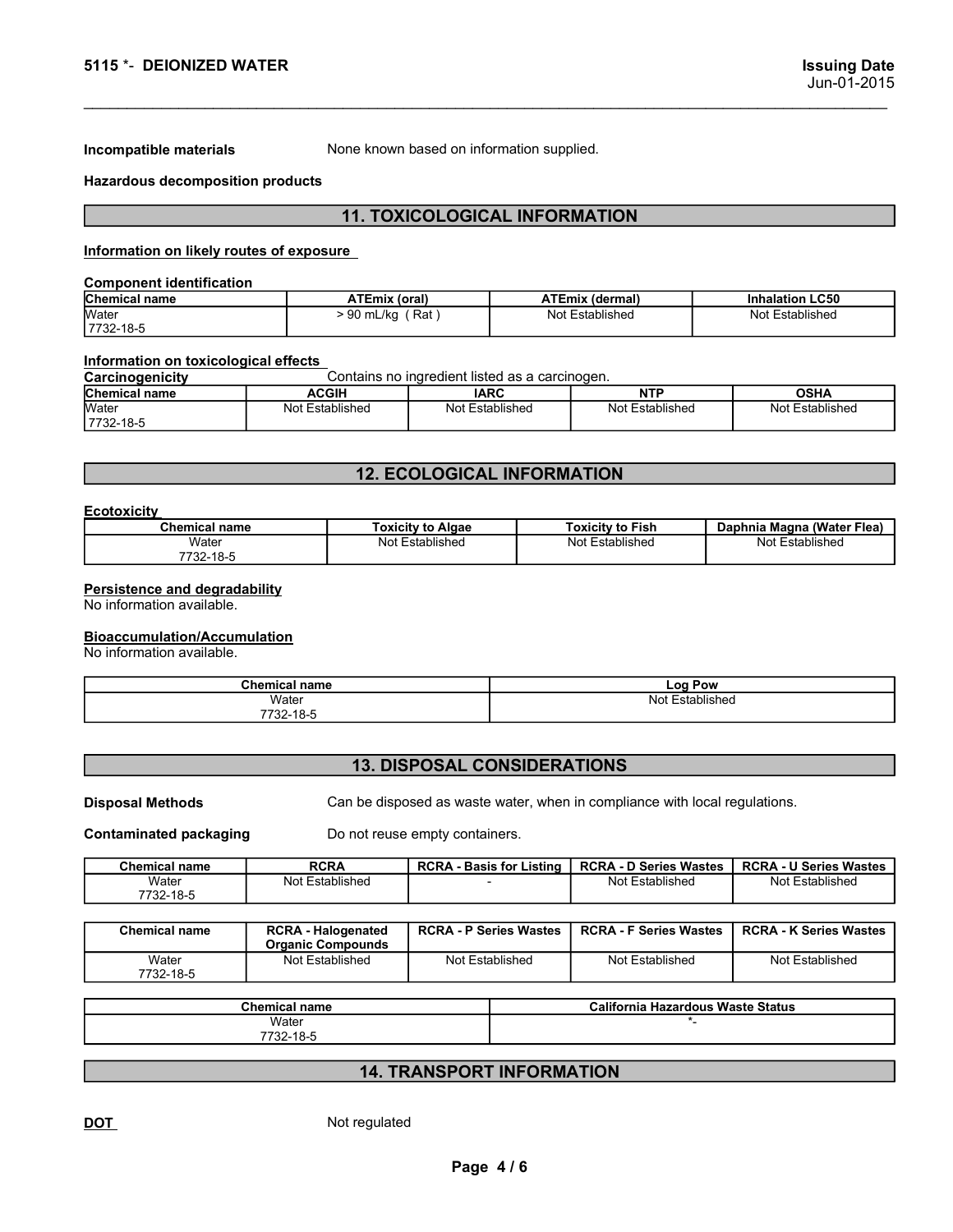# 15. REGULATORY INFORMATION

\_\_\_\_\_\_\_\_\_\_\_\_\_\_\_\_\_\_\_\_\_\_\_\_\_\_\_\_\_\_\_\_\_\_\_\_\_\_\_\_\_\_\_\_\_\_\_\_\_\_\_\_\_\_\_\_\_\_\_\_\_\_\_\_\_\_\_\_\_\_\_\_\_\_\_\_\_\_\_\_\_\_\_\_\_\_\_\_\_\_\_\_\_

| 5115 *- DEIONIZED WATER          |                                   |
|----------------------------------|-----------------------------------|
|                                  |                                   |
| <b>IATA</b>                      | Not regulated                     |
| <b>IMDG/IMO</b>                  | Not regulated                     |
|                                  | <b>15. REGULATORY INFORMATION</b> |
| <b>International Inventories</b> |                                   |
| <b>TSCA</b>                      | Complies                          |
| <b>DSL/NDSL</b>                  | Complies                          |
| <b>EINECS/ELINCS</b>             | Complies                          |
| <b>ENCS</b><br><b>IECSC</b>      | Complies<br>Complies              |
| <b>KECL</b>                      | Complies                          |
| <b>PICCS</b>                     | Complies                          |
| <b>AICS</b>                      | Complies                          |
|                                  |                                   |

# Legend:

TSCA - United States Toxic Substances Control Act Section 8(b) Inventory DSL/NDSL - Canadian Domestic Substances List/Non-Domestic Substances List EINECS/ELINCS - European Inventory of Existing Chemical Substances/European List of Notified Chemical Substances ENCS - Japan Existing and New Chemical Substances IECSC - China Inventory of Existing Chemical Substances KECL - Korean Existing and Evaluated Chemical Substances PICCS - Philippines Inventory of Chemicals and Chemical Substances 15. REGULATORY INFORMATION<br>
International Inventories<br>
ISCA<br>
ISCA Complies<br>
EINECS/ELINCS<br>
EINECS/ELINCS<br>
EINECS<br>
EINECS<br>
IECS<br>
IECS<br>
IECS<br>
IECS<br>
IECS<br>
IECS<br>
IECS<br>
PICCS<br>
PICCS<br>
PICCS<br>
PICCS<br>
PICCS<br>
PICCS<br>
PICCS<br>
PICCS<br>
PI **SECTION METAL SECTION METAL SECTION METAL SECTION COMPRESSED COMPRESSED COMPRESSED COMPRESSED COMPRESSED COMPRESSED COMPRESSED COMPRESSED COMPRESSED COMPRESSED COMPRESSED COMPRESSED COMPRESSED COMPRESSED COMPRESSED COMPRE** chemical international Inventories.<br>
TSCA<br>
Chempies<br>
ENCS<br>
ENCS<br>
ENCS<br>
ENCS<br>
ENCS<br>
ENCS<br>
COMPRISE<br>
ENCS<br>
ENCS<br>
PEGA - United States Toxe Substances Control Act Section 8(b) Inventory<br>
ACT<br>
ACT - Comprises<br>
ACT - Comprises<br>

# SARA 313

| Complies<br><b>DSL/NDSL</b><br><b>EINECS/ELINCS</b><br>Complies<br><b>ENCS</b><br>Complies<br>Complies<br>Complies<br>Complies<br>Complies<br><b>Chemical name</b><br>SARA 313 - Threshold Values %<br>Not Established<br>Water<br>7732-18-5<br>Acute health hazard<br>No<br><b>Chronic Health Hazard</b><br>No<br>No<br><b>Fire hazard</b><br>Sudden release of pressure hazard<br>No<br>No<br><b>Reactive Hazard</b><br><b>CWA - Toxic Pollutants</b><br><b>CWA - Priority Pollutants</b><br><b>CWA - Hazardous</b><br><b>Chemical name</b><br><b>CWA - Reportable</b><br>Quantities<br><b>Substances</b><br>Water<br>Not Established<br>Not Established<br>Not Established<br>Not Established<br>7732-18-5<br><b>CERCLA/SARA RQ</b><br><b>Chemical name</b><br><b>Hazardous Substances RQs</b><br><b>RQ</b><br>Page 5/6                                                                                                                                                                                                                                                                                                                                                                                                                                                                                                                                                                                                                                                                                                             | <b>TSCA</b> | Complies |  |  |
|----------------------------------------------------------------------------------------------------------------------------------------------------------------------------------------------------------------------------------------------------------------------------------------------------------------------------------------------------------------------------------------------------------------------------------------------------------------------------------------------------------------------------------------------------------------------------------------------------------------------------------------------------------------------------------------------------------------------------------------------------------------------------------------------------------------------------------------------------------------------------------------------------------------------------------------------------------------------------------------------------------------------------------------------------------------------------------------------------------------------------------------------------------------------------------------------------------------------------------------------------------------------------------------------------------------------------------------------------------------------------------------------------------------------------------------------------------------------------------------------------------------------------------------|-------------|----------|--|--|
|                                                                                                                                                                                                                                                                                                                                                                                                                                                                                                                                                                                                                                                                                                                                                                                                                                                                                                                                                                                                                                                                                                                                                                                                                                                                                                                                                                                                                                                                                                                                        |             |          |  |  |
| <b>IECSC</b><br><b>KECL</b><br><b>PICCS</b><br><b>AICS</b><br><u>Legend:</u><br>TSCA - United States Toxic Substances Control Act Section 8(b) Inventory<br><b>DSL/NDSL</b> - Canadian Domestic Substances List/Non-Domestic Substances List<br>EINECS/ELINCS - European Inventory of Existing Chemical Substances/European List of Notified Chemical Substances<br><b>ENCS</b> - Japan Existing and New Chemical Substances<br><b>IECSC</b> - China Inventory of Existing Chemical Substances<br>KECL - Korean Existing and Evaluated Chemical Substances<br>PICCS - Philippines Inventory of Chemicals and Chemical Substances<br>AICS - Australian Inventory of Chemical Substances<br><b>US Federal Regulations</b><br><b>SARA 313</b><br>chemicals which are subject to the reporting requirements of the Act and Title 40 of the Code of Federal Regulations, Part 372<br><b>SARA 311/312 Hazard Categories</b><br><b>CWA (Clean Water Act)</b><br>This product does not contain any substances regulated as pollutants pursuant to the Clean Water Act (40 CFR 122.21 and 40<br>CFR 122.42)<br><b>CERCLA</b><br>This material, as supplied, does not contain any substances regulated as hazardous substances under the Comprehensive<br>Environmental Response Compensation and Liability Act (CERCLA) (40 CFR 302) or the Superfund Amendments and<br>Reauthorization Act (SARA) (40 CFR 355). There may be specific reporting requirements at the local, regional, or state level<br>pertaining to releases of this material |             |          |  |  |
|                                                                                                                                                                                                                                                                                                                                                                                                                                                                                                                                                                                                                                                                                                                                                                                                                                                                                                                                                                                                                                                                                                                                                                                                                                                                                                                                                                                                                                                                                                                                        |             |          |  |  |
|                                                                                                                                                                                                                                                                                                                                                                                                                                                                                                                                                                                                                                                                                                                                                                                                                                                                                                                                                                                                                                                                                                                                                                                                                                                                                                                                                                                                                                                                                                                                        |             |          |  |  |
|                                                                                                                                                                                                                                                                                                                                                                                                                                                                                                                                                                                                                                                                                                                                                                                                                                                                                                                                                                                                                                                                                                                                                                                                                                                                                                                                                                                                                                                                                                                                        |             |          |  |  |
|                                                                                                                                                                                                                                                                                                                                                                                                                                                                                                                                                                                                                                                                                                                                                                                                                                                                                                                                                                                                                                                                                                                                                                                                                                                                                                                                                                                                                                                                                                                                        |             |          |  |  |
|                                                                                                                                                                                                                                                                                                                                                                                                                                                                                                                                                                                                                                                                                                                                                                                                                                                                                                                                                                                                                                                                                                                                                                                                                                                                                                                                                                                                                                                                                                                                        |             |          |  |  |
| Section 313 of Title III of the Superfund Amendments and Reauthorization Act of 1986 (SARA). This product does not contain any                                                                                                                                                                                                                                                                                                                                                                                                                                                                                                                                                                                                                                                                                                                                                                                                                                                                                                                                                                                                                                                                                                                                                                                                                                                                                                                                                                                                         |             |          |  |  |
|                                                                                                                                                                                                                                                                                                                                                                                                                                                                                                                                                                                                                                                                                                                                                                                                                                                                                                                                                                                                                                                                                                                                                                                                                                                                                                                                                                                                                                                                                                                                        |             |          |  |  |
|                                                                                                                                                                                                                                                                                                                                                                                                                                                                                                                                                                                                                                                                                                                                                                                                                                                                                                                                                                                                                                                                                                                                                                                                                                                                                                                                                                                                                                                                                                                                        |             |          |  |  |
|                                                                                                                                                                                                                                                                                                                                                                                                                                                                                                                                                                                                                                                                                                                                                                                                                                                                                                                                                                                                                                                                                                                                                                                                                                                                                                                                                                                                                                                                                                                                        |             |          |  |  |
|                                                                                                                                                                                                                                                                                                                                                                                                                                                                                                                                                                                                                                                                                                                                                                                                                                                                                                                                                                                                                                                                                                                                                                                                                                                                                                                                                                                                                                                                                                                                        |             |          |  |  |
|                                                                                                                                                                                                                                                                                                                                                                                                                                                                                                                                                                                                                                                                                                                                                                                                                                                                                                                                                                                                                                                                                                                                                                                                                                                                                                                                                                                                                                                                                                                                        |             |          |  |  |
|                                                                                                                                                                                                                                                                                                                                                                                                                                                                                                                                                                                                                                                                                                                                                                                                                                                                                                                                                                                                                                                                                                                                                                                                                                                                                                                                                                                                                                                                                                                                        |             |          |  |  |
|                                                                                                                                                                                                                                                                                                                                                                                                                                                                                                                                                                                                                                                                                                                                                                                                                                                                                                                                                                                                                                                                                                                                                                                                                                                                                                                                                                                                                                                                                                                                        |             |          |  |  |
|                                                                                                                                                                                                                                                                                                                                                                                                                                                                                                                                                                                                                                                                                                                                                                                                                                                                                                                                                                                                                                                                                                                                                                                                                                                                                                                                                                                                                                                                                                                                        |             |          |  |  |
|                                                                                                                                                                                                                                                                                                                                                                                                                                                                                                                                                                                                                                                                                                                                                                                                                                                                                                                                                                                                                                                                                                                                                                                                                                                                                                                                                                                                                                                                                                                                        |             |          |  |  |
|                                                                                                                                                                                                                                                                                                                                                                                                                                                                                                                                                                                                                                                                                                                                                                                                                                                                                                                                                                                                                                                                                                                                                                                                                                                                                                                                                                                                                                                                                                                                        |             |          |  |  |
|                                                                                                                                                                                                                                                                                                                                                                                                                                                                                                                                                                                                                                                                                                                                                                                                                                                                                                                                                                                                                                                                                                                                                                                                                                                                                                                                                                                                                                                                                                                                        |             |          |  |  |
|                                                                                                                                                                                                                                                                                                                                                                                                                                                                                                                                                                                                                                                                                                                                                                                                                                                                                                                                                                                                                                                                                                                                                                                                                                                                                                                                                                                                                                                                                                                                        |             |          |  |  |
|                                                                                                                                                                                                                                                                                                                                                                                                                                                                                                                                                                                                                                                                                                                                                                                                                                                                                                                                                                                                                                                                                                                                                                                                                                                                                                                                                                                                                                                                                                                                        |             |          |  |  |
|                                                                                                                                                                                                                                                                                                                                                                                                                                                                                                                                                                                                                                                                                                                                                                                                                                                                                                                                                                                                                                                                                                                                                                                                                                                                                                                                                                                                                                                                                                                                        |             |          |  |  |
|                                                                                                                                                                                                                                                                                                                                                                                                                                                                                                                                                                                                                                                                                                                                                                                                                                                                                                                                                                                                                                                                                                                                                                                                                                                                                                                                                                                                                                                                                                                                        |             |          |  |  |
|                                                                                                                                                                                                                                                                                                                                                                                                                                                                                                                                                                                                                                                                                                                                                                                                                                                                                                                                                                                                                                                                                                                                                                                                                                                                                                                                                                                                                                                                                                                                        |             |          |  |  |
|                                                                                                                                                                                                                                                                                                                                                                                                                                                                                                                                                                                                                                                                                                                                                                                                                                                                                                                                                                                                                                                                                                                                                                                                                                                                                                                                                                                                                                                                                                                                        |             |          |  |  |
|                                                                                                                                                                                                                                                                                                                                                                                                                                                                                                                                                                                                                                                                                                                                                                                                                                                                                                                                                                                                                                                                                                                                                                                                                                                                                                                                                                                                                                                                                                                                        |             |          |  |  |
|                                                                                                                                                                                                                                                                                                                                                                                                                                                                                                                                                                                                                                                                                                                                                                                                                                                                                                                                                                                                                                                                                                                                                                                                                                                                                                                                                                                                                                                                                                                                        |             |          |  |  |
|                                                                                                                                                                                                                                                                                                                                                                                                                                                                                                                                                                                                                                                                                                                                                                                                                                                                                                                                                                                                                                                                                                                                                                                                                                                                                                                                                                                                                                                                                                                                        |             |          |  |  |
|                                                                                                                                                                                                                                                                                                                                                                                                                                                                                                                                                                                                                                                                                                                                                                                                                                                                                                                                                                                                                                                                                                                                                                                                                                                                                                                                                                                                                                                                                                                                        |             |          |  |  |

| CWA<br><b>CWA - Priority Pollutants</b><br><b>CWA - Hazardous</b><br><b>CWA</b><br><b>Chemical name</b><br>- Toxic Pollutants<br>- Reportable<br>Quantities<br><b>Substances</b> |
|----------------------------------------------------------------------------------------------------------------------------------------------------------------------------------|
| Not Established<br>Not Established<br>Water<br>Not Established<br>Not Established                                                                                                |
| 7732-18-5                                                                                                                                                                        |

| <b>Chemical name</b> | <b>Substances RQs</b><br>Hazardous | LA/SARA RQ<br><b>CERCL</b> | <b>RC</b> |
|----------------------|------------------------------------|----------------------------|-----------|
|                      |                                    |                            |           |